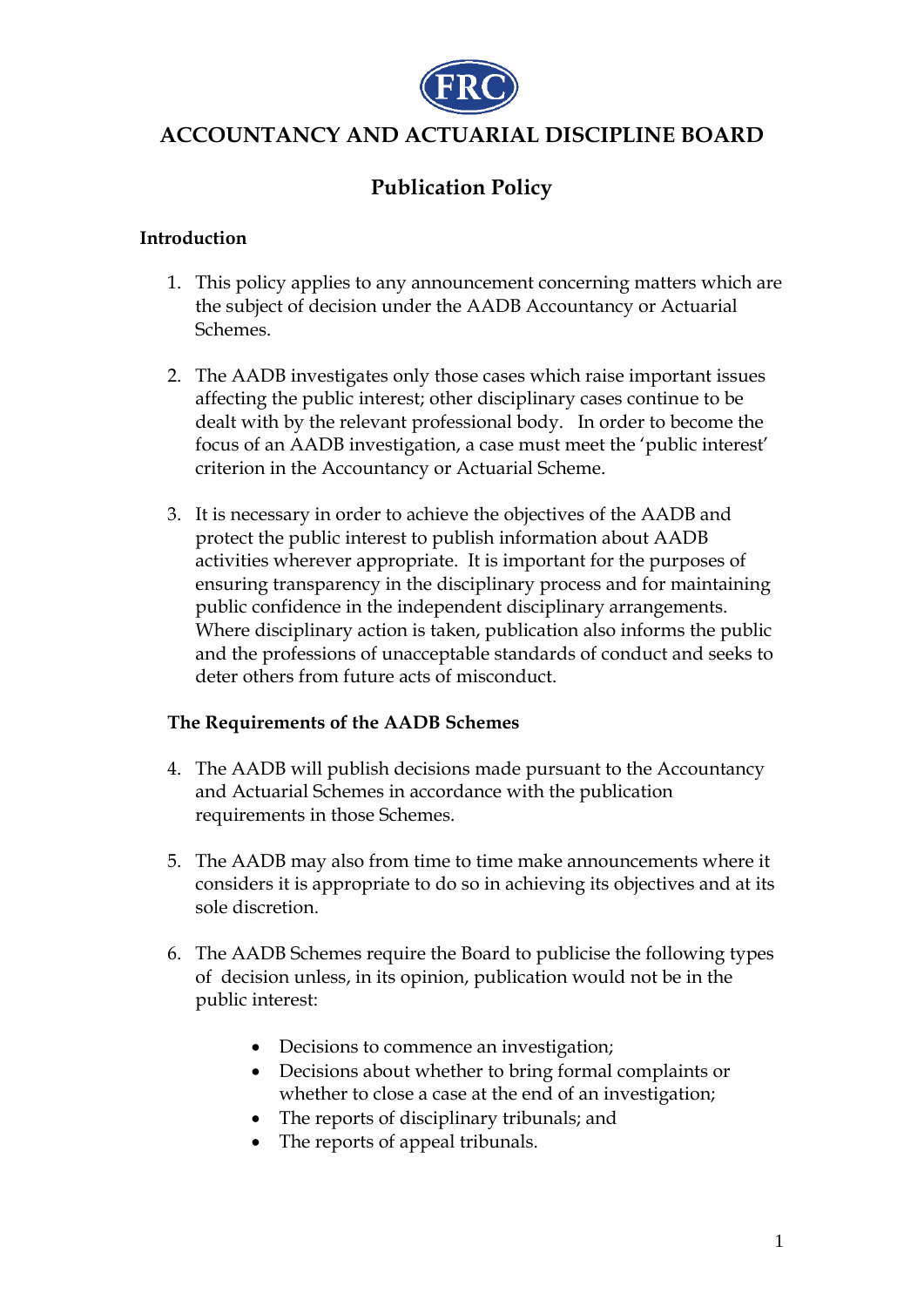

- 7. Accordingly, whilst each decision by the Board is taken on its own merits and on a case-by-case basis, there is a presumption that the above decisions will be published.
- 8. However, the Board may decide not to publish, or may decide to defer or delay publication, if it considers that, at that point in time, other public interest factors outweigh the presumption that publication is in the public interest.
- 9. Whether the greater public interest lies in publication or in withholding/delaying publication is a subjective assessment. Reasonable people can disagree on whether, and the extent to which, certain factors promote or undermine the public interest, and on the weight/importance of those factors.
- 10. The following are examples of factors that may indicate that publication would not be in the public interest.
	- publication could prejudice criminal or other regulatory investigations or proceedings;
	- publication could prejudice the AADB's investigations or any future disciplinary action it may wish to take;
	- publication could have an impact on the national, regional or local economy disproportionate to the gravity of the issues under consideration and the overall circumstances.
- 11. These examples are set out for illustrative purposes only and do not amount to an exhaustive list.
- 12. Depending on the nature of the circumstances, the Board may decide to withhold or postpone publication for a period of time or until such time as it considers appropriate. The Board will keep any decision to postpone or withhold publication under review.

## **Publication Procedure**

13. Publication will usually take the form of a short press statement setting out the brief factual details relating to the decision and, where relevant, a link to any related report(s). In certain circumstances the Board may decide to vary the form in which it publishes the decision.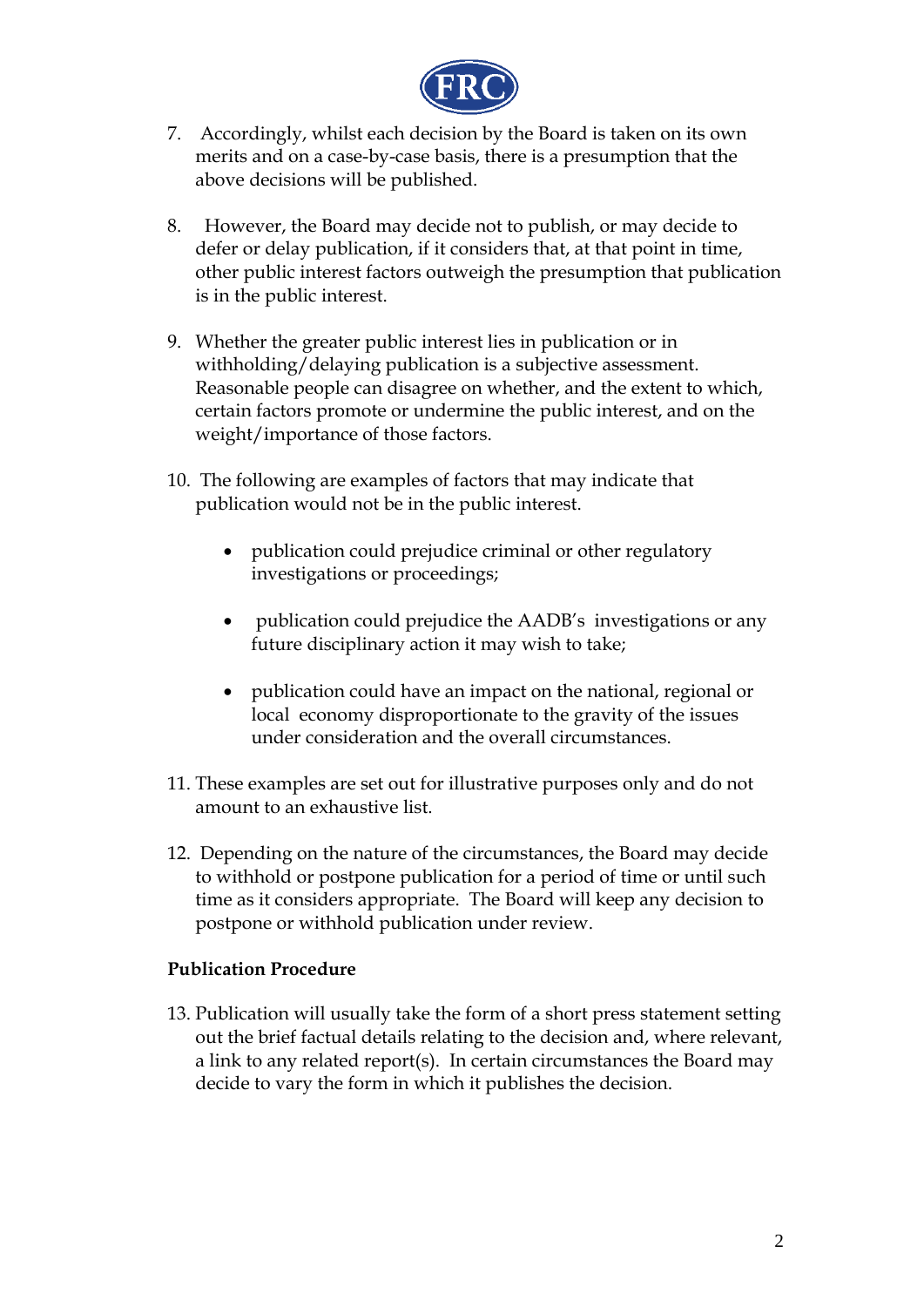

### *Decisions to Investigate*

- 14. The purpose of an investigation is to determine whether there is evidence of misconduct on the part of Members or Member Firms of the professional bodies. A decision to launch an investigation does not necessarily mean that an allegation has been made or that there is evidence of misconduct on the part of the Member or Member Firm involved.
- 15. Publication will include: (i) brief details to enable the reader to understand in broad terms the matter which is being investigated; (ii) whether the investigation has been commenced following a referral from one of the professional bodies or has been initiated by the AADB; and (iii) which professional bodies are concerned.
- 16. When publishing its decision to investigate a matter, the Board will not normally publish the names of any Members whose conduct is under investigation except where failure to do so would defeat the purpose of the announcement, for example because it would not be possible to understand the nature of the matters under investigation without doing so; where the identity of the person is already a matter of public knowledge or would be obvious from the description of the matter; or there are other circumstances which, in the opinion of the Board, make it appropriate to identify individuals under investigation.
- 17. When publishing its decision to investigate a matter, the Board will normally identify any Member Firms whose conduct is under investigation.
- 18. Further announcements may be made by the Board in the following circumstances:
	- To clarify or correct any matters contained in the original announcement;
	- Where there is a change to the nature of an investigation, e.g. the scope of the investigation is varied;
	- Where the AADB considers that a further announcement is desirable in achieving its objectives or otherwise in the public interest.

## *Decisions about the outcome of an investigation*

19. Publication will include; (i) brief details to enable the reader to understand in broad terms the matter under investigation; (ii) whether or not the AADB is bringing a Formal Complaint; (iii) if no Formal Complaint is to be brought, brief details about the investigation and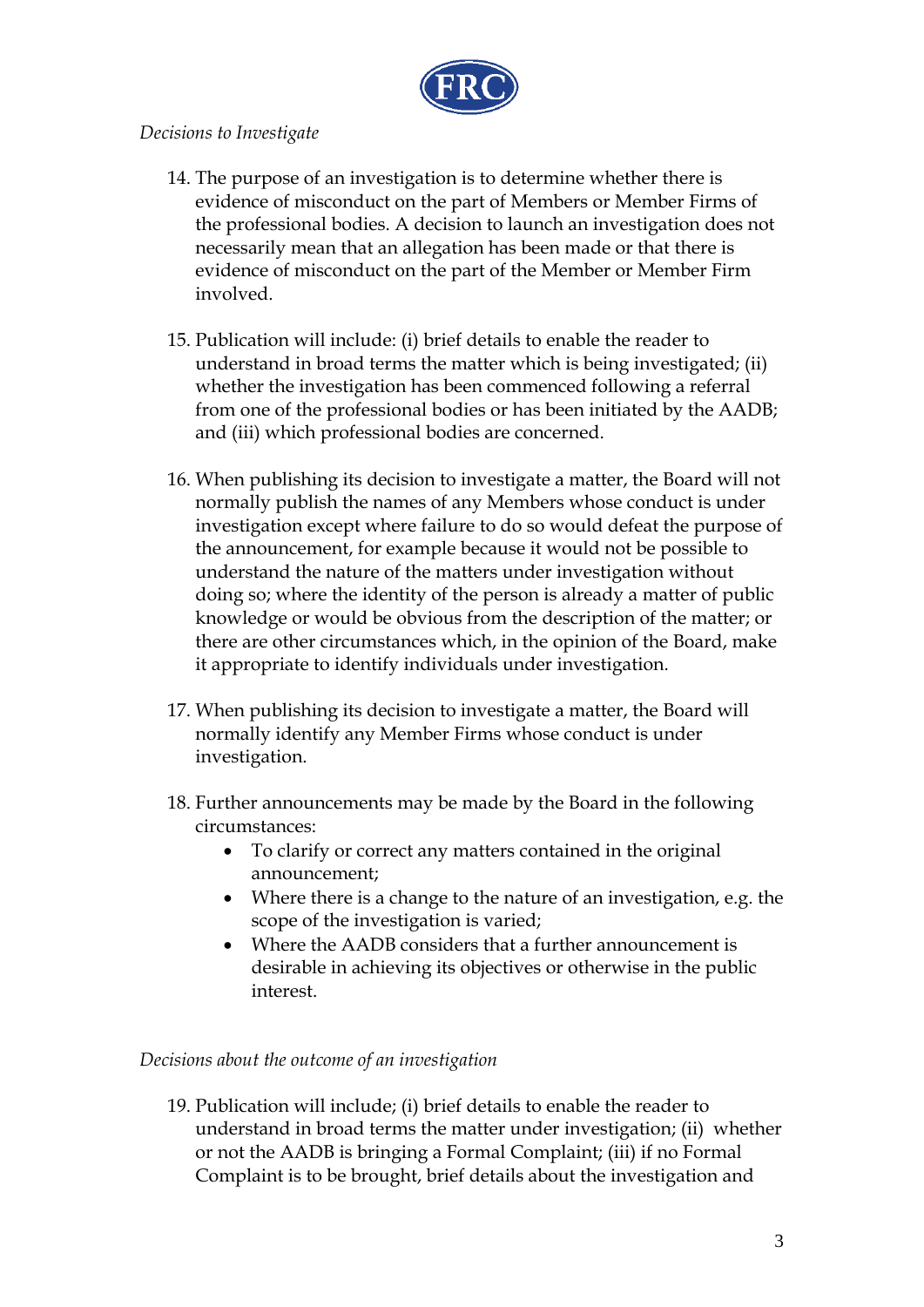

the conclusion reached; (iv) if a formal complaint is to be brought the nature of the complaint; and (v) against whom the complaint is being brought.

#### *Reports of disciplinary and appeal tribunals*

20. Disciplinary Complaints filed following an AADB investigation are heard by an independent Tribunal which normally sits in public. The Board will usually make the full report of the Tribunal available on the AADB website. The accompanying press statement will summarise the Tribunal's findings and any sanctions and costs orders imposed.

#### *Timing and Manner of Publication*

- 21. Decisions will normally be published promptly but the Board retains discretion to delay publishing them or parts of them if it considers there are public interest reasons for doing so.
- 22. Save where urgent publication is desirable to safeguard the public interest, any Member or Member Firm and any other party named in an announcement will be given a copy of its terms a minimum of 24 hours before the making of the announcement. Advance notification will also be given to the relevant Scheme Participants and any regulatory body or prosecuting authority with a known interest in the matter in question. Amendments to the wording of press announcements will not generally be accepted, save in relation to matters of factual inaccuracy.
- 23. Where any information which is to be published is market sensitive, the AADB will normally make a simultaneous announcement to the market and will consider carefully the precise timing of the announcement. The AADB will liaise with the UK Listings Authority or the relevant Stock Exchange prior to making the announcement. The 24 hour advance notice period will not apply in these circumstances.
- 24. Publication will usually occur in the following manner: A press notice will be issued and circulated to journalists and other parties who have signed up to receive AADB press notices. The press notice will contain a link to any accompanying report. The press notice and any accompanying report will be posted to the AADB website. Paper copies may be requested from the AADB.